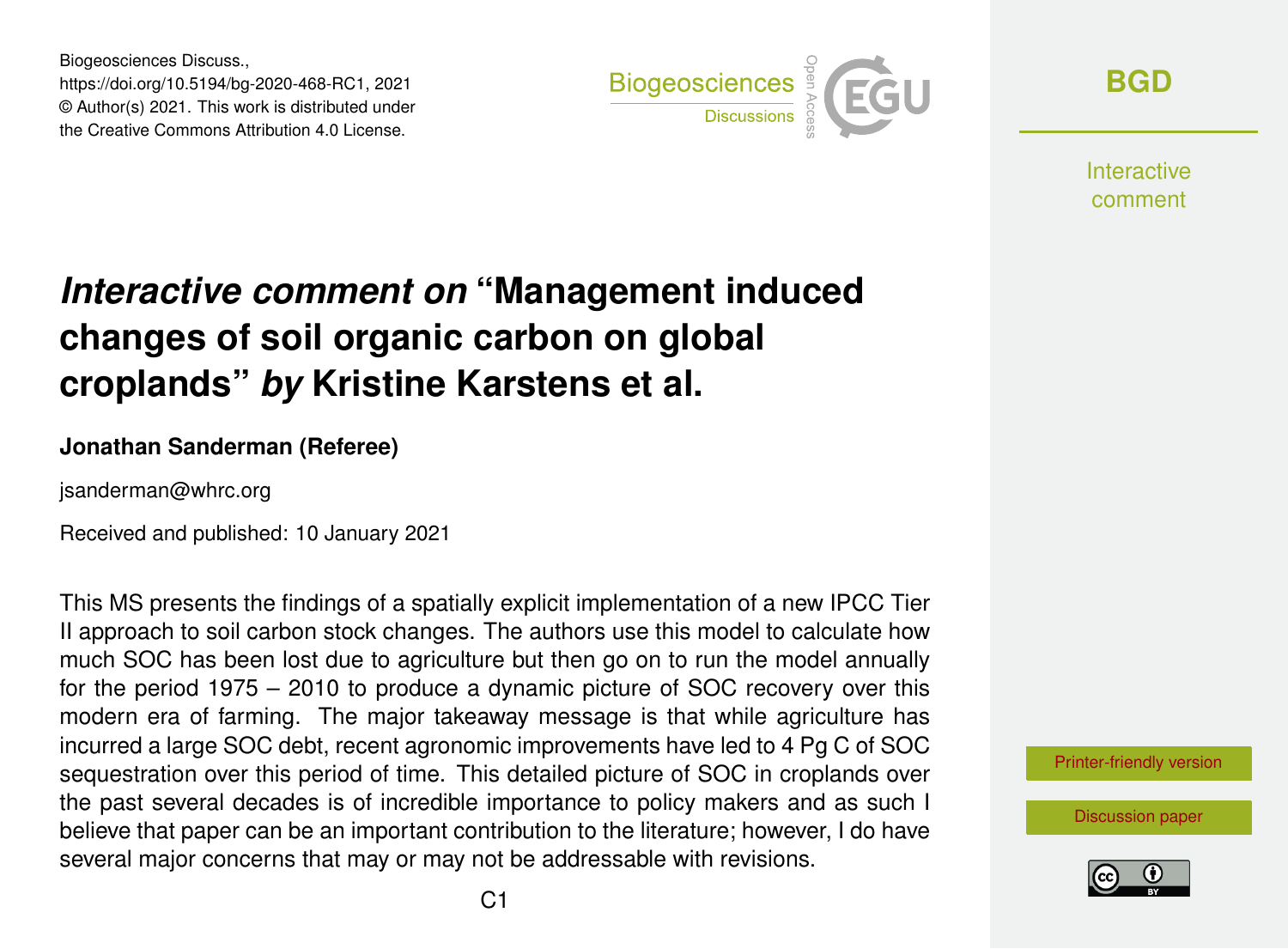## Methodological concerns.

I had to read the methods section twice and spend an hour with Calvo Buendia et al. 2019 to fully understand what the authors have done. I'm still not 100% confident that I fully understand the methodology. I suggest adding an illustrative example or two graphically demonstrating how the process works. Perhaps starting with a simple case of one lu transition and then showing a more complex case of multiple lu transitions within a pixel.

I have not been convinced that this sort of "dynamic" implementation of a steady state modeling approach is appropriate. I understand that the method was developed by the IPCC as a way to add more nuance into the Tier I emission factor approach but I don't think the method was intended to be applied annually. Why not go all the way to Tier III approach using the process-based dynamics that are embedded in this simplified model? It appears you have all the data assembled to do this. My main concern with applying a steady-state model to annual changes is we know that the recent past trajectory of SOC (particularly in the slow and passive pools) will greatly influence the short-term model response to improved management – i.e. the model will take years to decades before SOC stocks start to rebuild if the trajectory was negative prior to the change – but this will be completely missed with the steady state application (stocks will start increasing immediately upon change).

What time frame are the monthly climate data averaged over to get the rate modifiers for a steady state solution? Given the passive pool has an intrinsic decay rate equivalent to >100 year turnover time, it seems that you need to have a 100+ year average climate to come up with the proper rate modifiers.

Transfer between lu types is not clear. I do not understand how a "respective share of the SOC is reallocated." My concern is that the per area SOC stock for long-term cultivated land will be much different than the per area SOC stock for newly converted cropland, so I don't see how you can suddenly bin these separate areas into one model

## **[BGD](https://bg.copernicus.org/preprints/)**

Interactive comment

[Printer-friendly version](https://bg.copernicus.org/preprints/bg-2020-468/bg-2020-468-RC1-print.pdf)

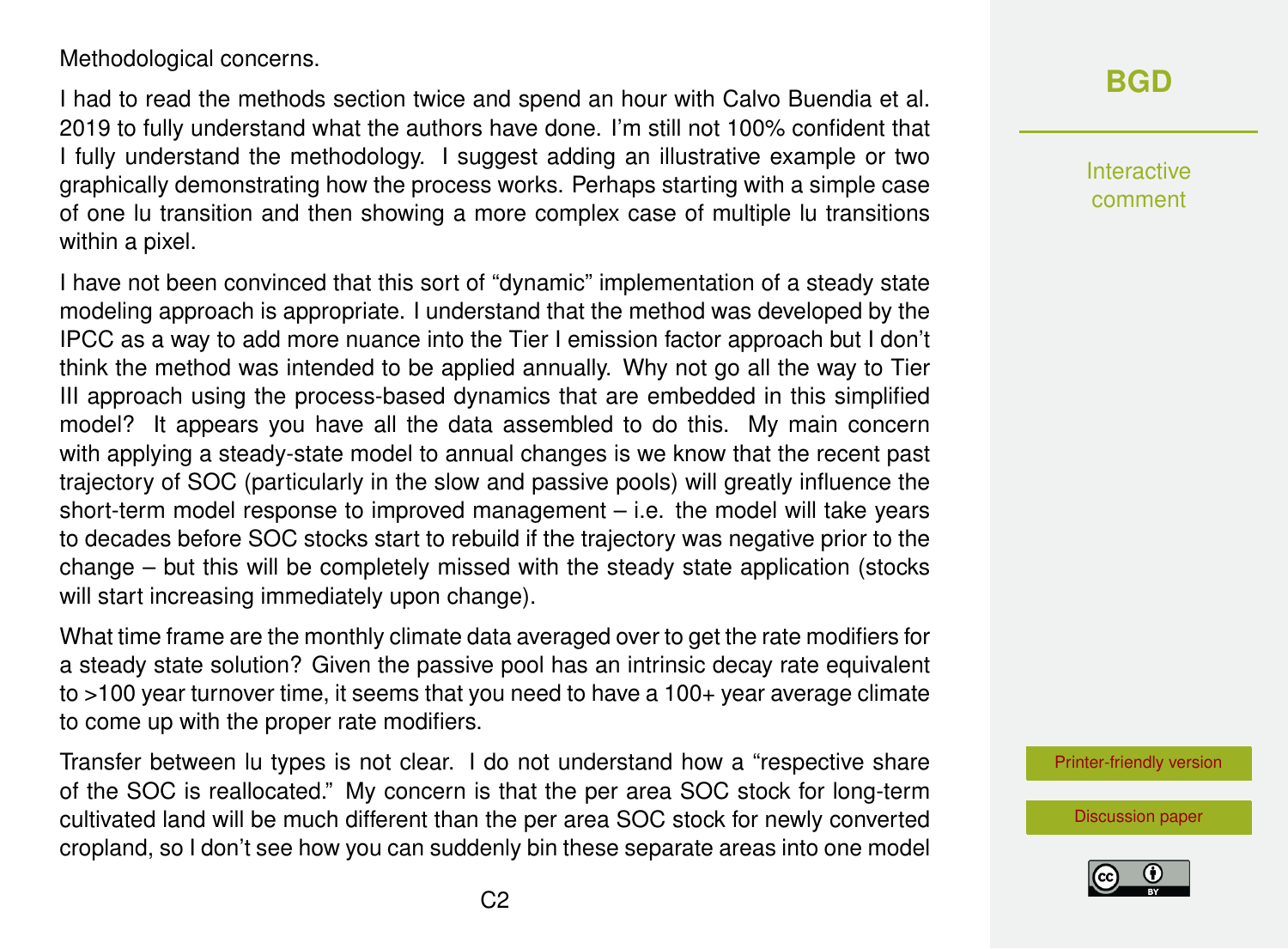component. Perhaps my request for a visual guide will help me (and other readers) understand that I have misunderstood this part of the methods.

Why was 1901 chosen to spin up to steady state? We know that this was a time of rapid agricultural expansion in several major regions of the world and thus a time of rapid soil carbon loss.

LULUC data – are these data all provided as area within each grid cell (or percent of a grid)? I think so, but please indicate. A supplemental table with the cross-walk between the LUH2 and the 17 crop groups used in this study should be included.

Please include units for eq  $9 - 1$  don't follow the AGR calculation – it sounds like you are adding biomass and area together. Additionally, HI is usually defined as CP divided by total aboveground biomass, so CP x HI is a meaningless number.

Lack of validation.

There appears to be no attempt to validate the model or the input data used to drive the model. In general, there is a lack of quantitative evaluation throughout. There are just two qualitative quality assessments – a table comparing calculated stock change factors to Tier I estimates and a discussion on how the map looks similar to other SOC maps.

The model itself was developed recently as part of the 2019 Refinements to IPCC Guidelines and those updated guidelines discuss how the model was calibrated to a set of long-term trial sites but do not report any model performance metrics. As pointed out by the authors some areas of central EU and the UK more than double SOC under current agriculture than under native vegetation. This is certainly indicative that there should be some checks against real data (see detailed elaboration on this point further down in this review). It could be argued that point-based validation for a model run at 0.5 degree resolution is meaningless but it would be an interesting exercise to see how the model reproduces trends with known SOC histories.

**[BGD](https://bg.copernicus.org/preprints/)**

Interactive comment

[Printer-friendly version](https://bg.copernicus.org/preprints/bg-2020-468/bg-2020-468-RC1-print.pdf)

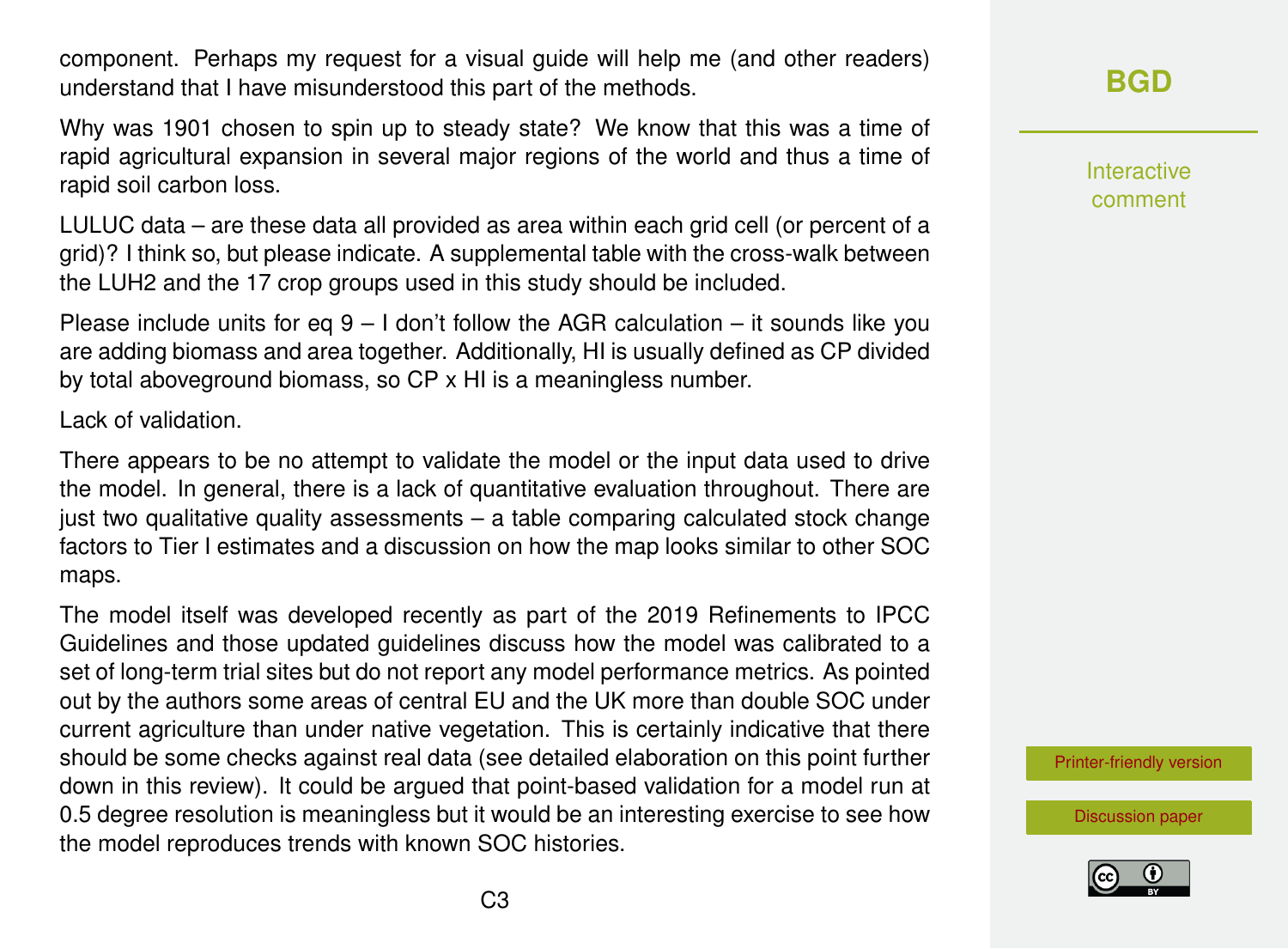Issues with residue C return.

Given that the major takeaway from this paper is that the SOC is being sequestered due to improved yield leading to increased residue return, is there any empirical evidence that C inputs to the mineral soil have nearly doubled (Fig 3)? I think the method for calculating residue return to the soil is potentially flawed leading to this large apparent increase. The authors have assumed that both harvest index (HI) and root-to-shoot (RS) ratios have been constant through time. However, yield improvements over the last century, and in particular the last 50 years, are a result of improvements in genetics and nutrition. Breeding has resulted in the ability to plant most crops at much higher densities and selection towards more photosynthate being allocated to harvestable organs. Both of these improvements have altered HI and RS ratios. Additionally, there are strong interactions between N fertilization rate and root density. There is a huge literature on crop breeding that support the non-stationarity of these important parameters.

Other specific comments.

Units – Gt and Mt are not SI units, please use Pg and Tg

L13 (and elsewhere) – "we also find that SOC is very sensitive. . ." – this is in reference to an unvalidated model result. I'd suggest rewording these sorts of phrases to, "Our model results suggest that SOC is very sensitive. . ."

L279 – "we provide the first world map" – no, you did not. All of the global maps that have been developed using a statistical environmental-covariate modeling approach (i.e. soilgrids and similar) implicitly include all historic land management.

It is great that all the data are provided but I found the Karstens 2020a repository to be confusing. Can you have a description for each file in the repository? The naming convention is not clear. I did not want to download 9 Gb of data to figure it out.

Fig 1 – perhaps it is just the spatial scale of these small maps (and I haven't down-

Interactive comment

[Printer-friendly version](https://bg.copernicus.org/preprints/bg-2020-468/bg-2020-468-RC1-print.pdf)

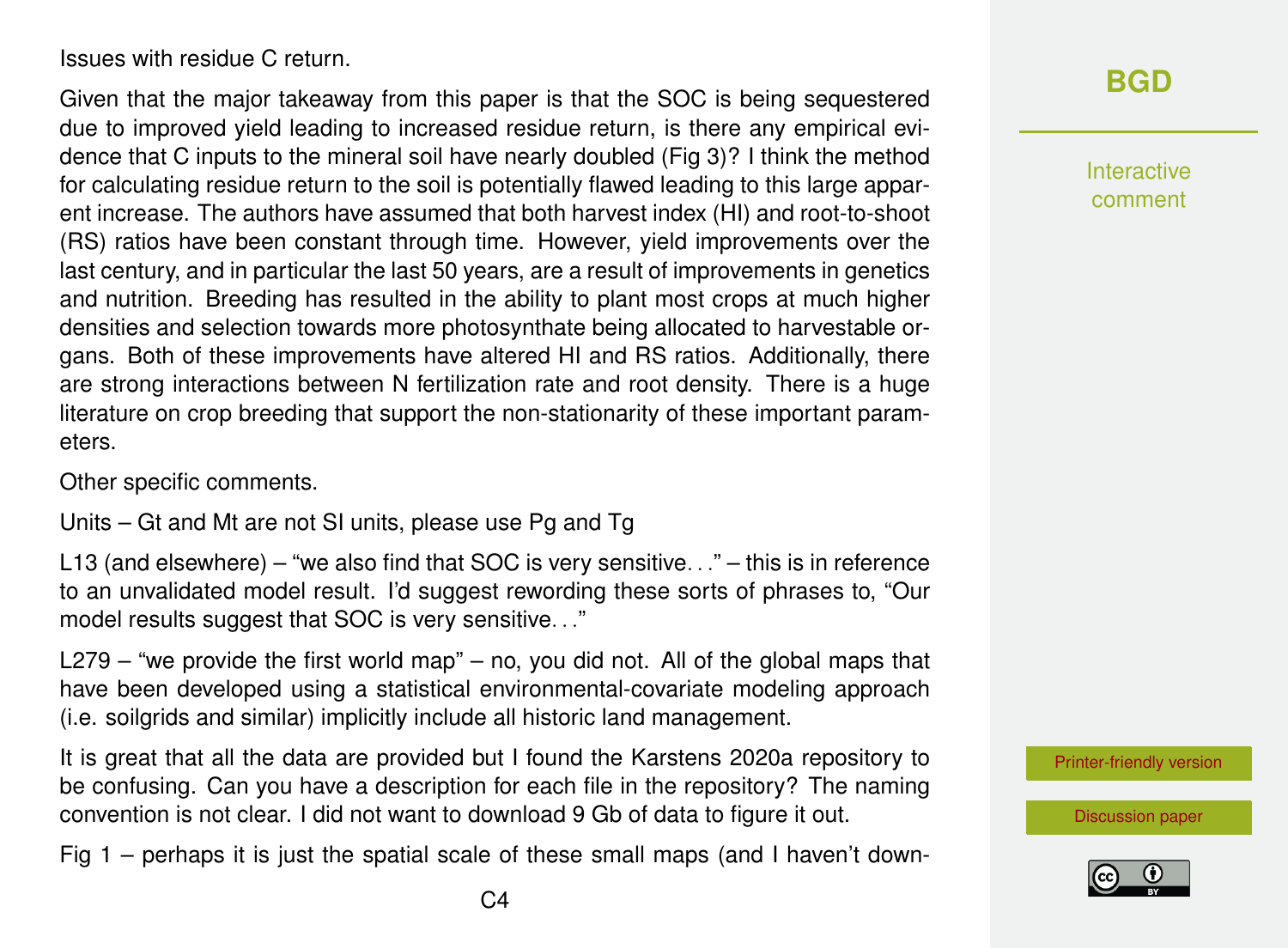loaded the results to explore in more detail) but it looks like there is zero intact forest in the Congo Basin and very little intact forest in the Amazon. Also, I would have liked to see a map showing the trend in SOC spatially – how are the 4 Pg C that has been sequestered been spread across the globe? Is it all in Central EU and UK?

Fig 2 – this is a really interesting way of summarizing the model results.

L313-314 – This sentence ("global SOC would still increase") is confusing as the graph shows a loss in the constResidue scenario.

Fig 4 – the finding presented here is very counterintuitive to me. Why is the SOC debt halved when the model is initialized with natural vegetation? Shouldn't the 1975 SOC debt be much greater if the 1901 starting point was natural vegetation instead of actual land use? Perhaps I am just misunderstanding this sensitivity analysis.

Discussion section – in general, there is very little discussion of how these results fit into the large literature on SOC. There are many places were a reference or two would great increase the credibility of the statements that are being made.

Section 4.2 – I think this section should come right before the conclusions especially as you refer to analysis that is only presented for the first time in section 4.3

L358-360 – the finding that northern temperate zones (particularly in EU and UK) now have SOC levels up to twice that of native state yet tropical soils have lost 40-70% of their SOC is problematic and, as the authors point out in relation to the EU example, likely points to issues with getting C input to soil correct. The EU has the perfect data set to test this model finding – the EU JRC LUCAS survey was a balanced sampling design between forested and agricultural land uses. In the tropics, it has been fairly well documented that already infertile tropical soils do not lose nearly as much SOC as their fertile temperate zone soil counterparts. While there are issues and large scale generalizations in the IPCC Tier I default factors, they do represent the consensus literature on the topic. The updated meta-analysis between the 2006 and 2019 IPCC **[BGD](https://bg.copernicus.org/preprints/)**

Interactive comment

[Printer-friendly version](https://bg.copernicus.org/preprints/bg-2020-468/bg-2020-468-RC1-print.pdf)